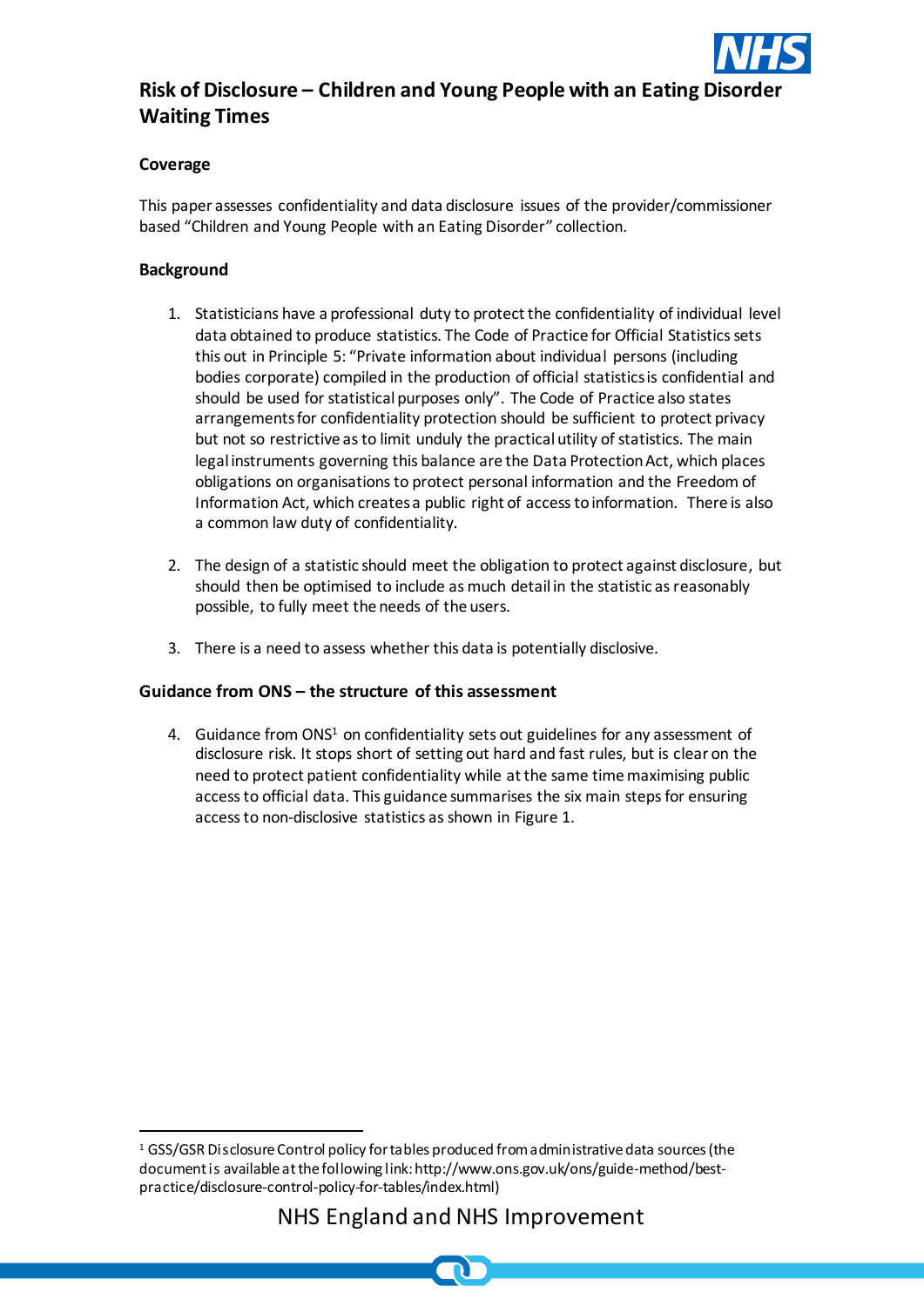

**Figure 1**: Main steps for ensuring access to non-disclosive statistics

#### **Step 1 – Determining users' requirements**

- 5. The requirements for this data were set out in **"Children and Young People with an Eating Disorder"** published in January 2016. This document includes the standard which the collection was created to monitor.
- 6. A collection was established using Unify2, to collect this data on a quarterly basis from all English providers/commissioners.
- 7. The current collection allows members of the public and those working within the system to have access to up-to-date information. This leads to an implied need to publish data subject to any confidentiality constraints in a timely way.
- 8. **Children and Young People with an Eating Disorder (CYP ED) Referral to Treatment (RTT) Waiting Times** data is published to give patients and commissioners an insight into the performance of their local provider and CCG, and allows them to compare against all other providers/ CCGs in England. The areas covered in CYP ED include: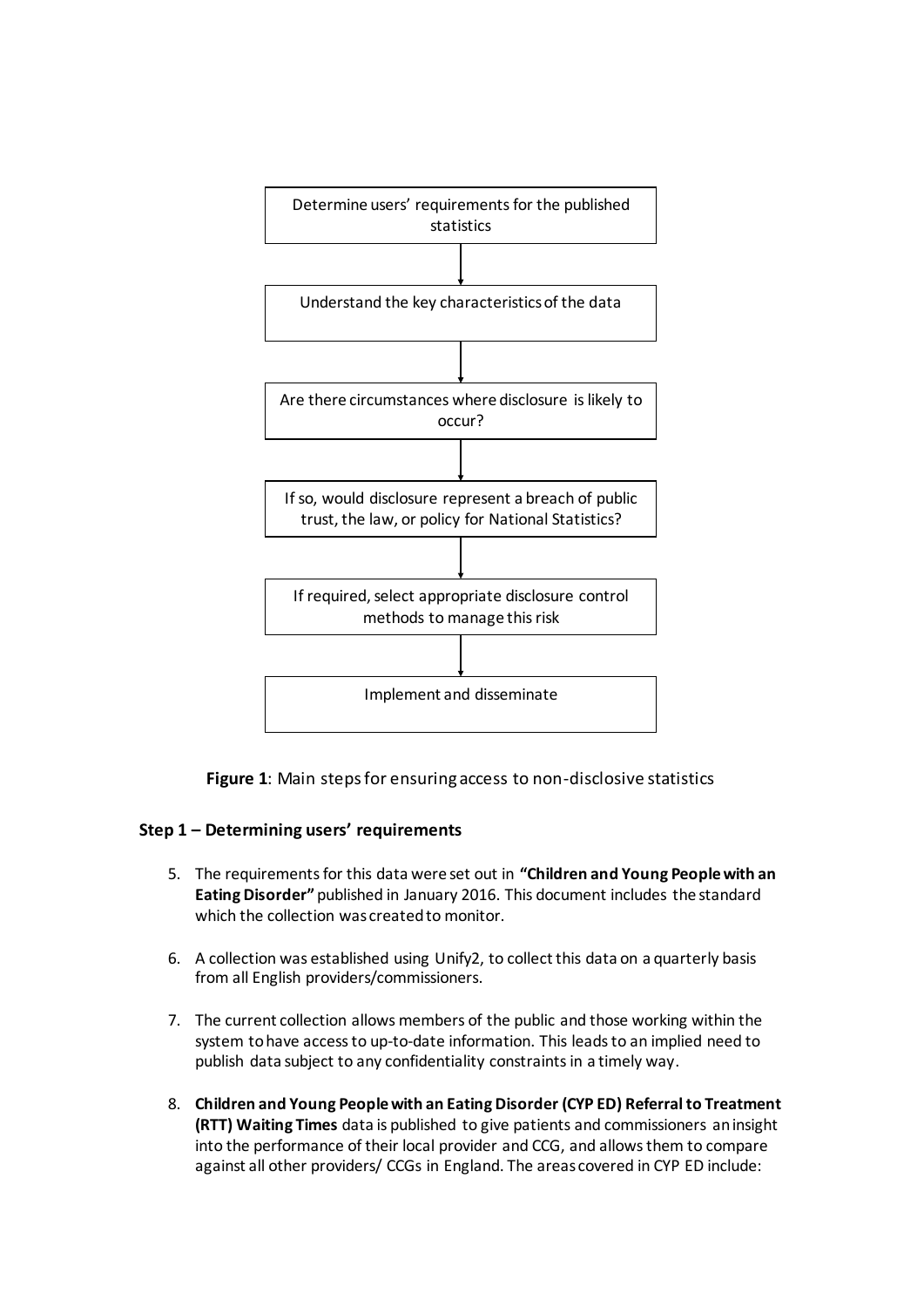- **Urgent Cases - Patients started treatment:** RTT waiting times for children and young people with an eating disorder whose wait ended during the quarter by starting NICE-approved treatment following an urgent referral.
- **Routine Cases -Patients started treatment:** RTT waiting times for children and young people with an eating disorder whose wait ended during the quarter by starting NICE-approved treatment following a routine referral.
- **Urgent Cases - Patients still waiting for treatment:** RTT waiting times for children and young people with an eating disorder who are waiting to start NICE-approved treatment following an urgent referral at the end of the quarter.
- **Routine Cases -Patients still waiting for treatment:** RTT waiting times for children and young people with an eating disorder who are waiting to start NICE-approved treatment following a routine referral at the end of the quarter.
- 9. There is converse public interest in ensuring that information about the experience of individuals is safeguarded in an appropriate way. A balance must be struck between measures to protect confidentiality and the public good arising from publication.

## **Step 2 – The characteristics of the data**

- 10. This is an aggregated data source. The data is submitted by providers based on patient level information that is taken from an administrative data source within the trust. The collection covers children aged up to 19 years old. It is collected from providers at provider level but split down further to commissioner (CCG) level. The data collected consist of counts of the number of children who started treatment and who are waiting for treatment, broken down by whether the treatment is urgent or routine and the time waited. The counts are not broken down further beyond provider, commissioner, urgency and time waited. Of particular note, the counts are not broken down by other characteristics of the children such as age or gender.
- 11. There is a process of data cleaning and validation within the collection system. Prior to the publication, the central data teamundertakes some basic checks to identify if data is significantly out of step with other trusts and previous submissions. Also, representatives from commissioners make their own checks in regard to the data submitted by provider trusts.

#### **Step 3 – Evidence of risk of disclosure**

12. Publication of any detailed data may increase risks of disclosure of information relating to an individual patient. It is important to note that these data do not include any personal identifiers, so it is not possible to identify patients directly from the published data. Instead the categories of disclosure risk (situations in which disclosure might arise) are as follows: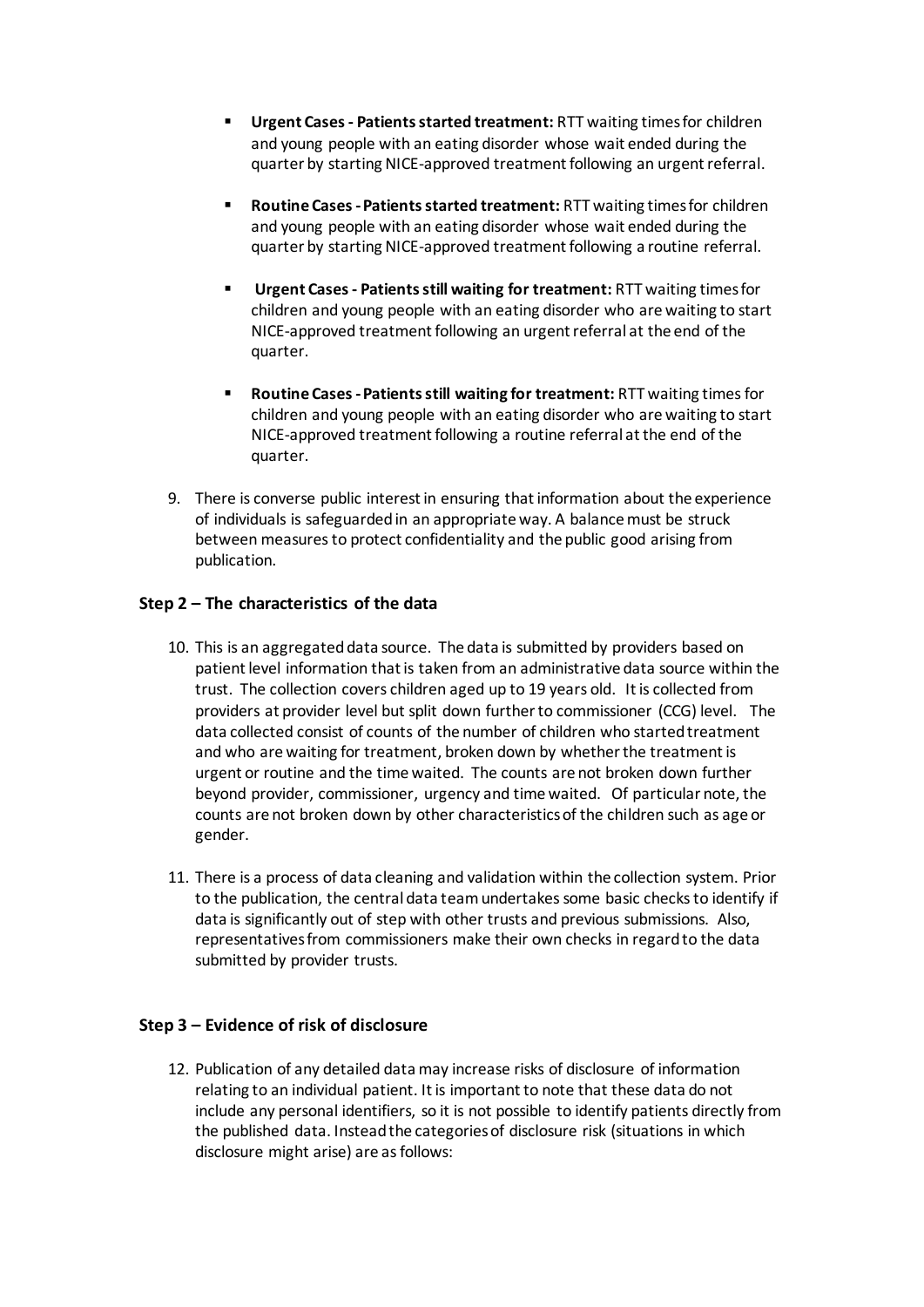- Self-identification risk: When a patient recalls their circumstances during the time period of the data collection and can recognise, from the context, which data refers to them. This would only likely cause distress within smaller counts.
- Motivated intruder risk: Where there are reasons for a third party to seek further information about cases of a patient, for example where a 'celebrity' case arises or where cases in a particular organisation happen with a newsworthy frequency or pattern. This type of risk can be broken down further into two types:
	- a. Identity disclosure: Where a third party is able to determine who the data relates to using the data itself and other information available to that third party.
	- b. Attribute disclosure: Where a third party is able to infer additional information about an individual.

It can be concluded that there is no material risk of identity disclosure, as the size of the population underlying the collection is large. As providers do not have defined geographical catchment areas, the availability of provider information alongside commissioner information does not materially increase the risk of disclosure. For this age group and range of information, the main route to identity disclosure is through attendance at educational institutions. However, the collection covers children aged up to 19 years old, who will be attending a sufficiently high number of secondary and higher education facilities even within the smaller CCGs to create no material risk of identity disclosure. Instead, the risk from motivated intruders relates to the risk of attribute disclosure.

#### **Self- Identification risk**

- 13. There may be circumstances where a patient can self-identify. Current published tables can contain small numbers. This is not in itself a reason for suppressing data. An appropriate test is defined by the Data Protection Act 1998, which requires the matter to be considered (although it does not directly require all self-identification to be avoided). There is a need to confirm that the published data would not cause, or be likely to cause, unwarranted and substantial damage or distress.
- 14. The collection is related to performance data therefore self-identification is likely; it only requires recognition of hospital experiences during the time-period.
- 15. It is highly unlikely that distress would be caused by self-identification unless some sort of negative emotion is evoked from recognising the patient had entered a CYP Eating Disorder (CYP ED) pathway.
- 16. The patient would recognise that only someone who already knew about any of their condition, whether the condition was treated and the location of the treatment would be able to identify them, and therefore no additional information is revealed. Indeed, the patient may view such information as useful in providing evidence that can be used to improve access to treatment for themselves or others.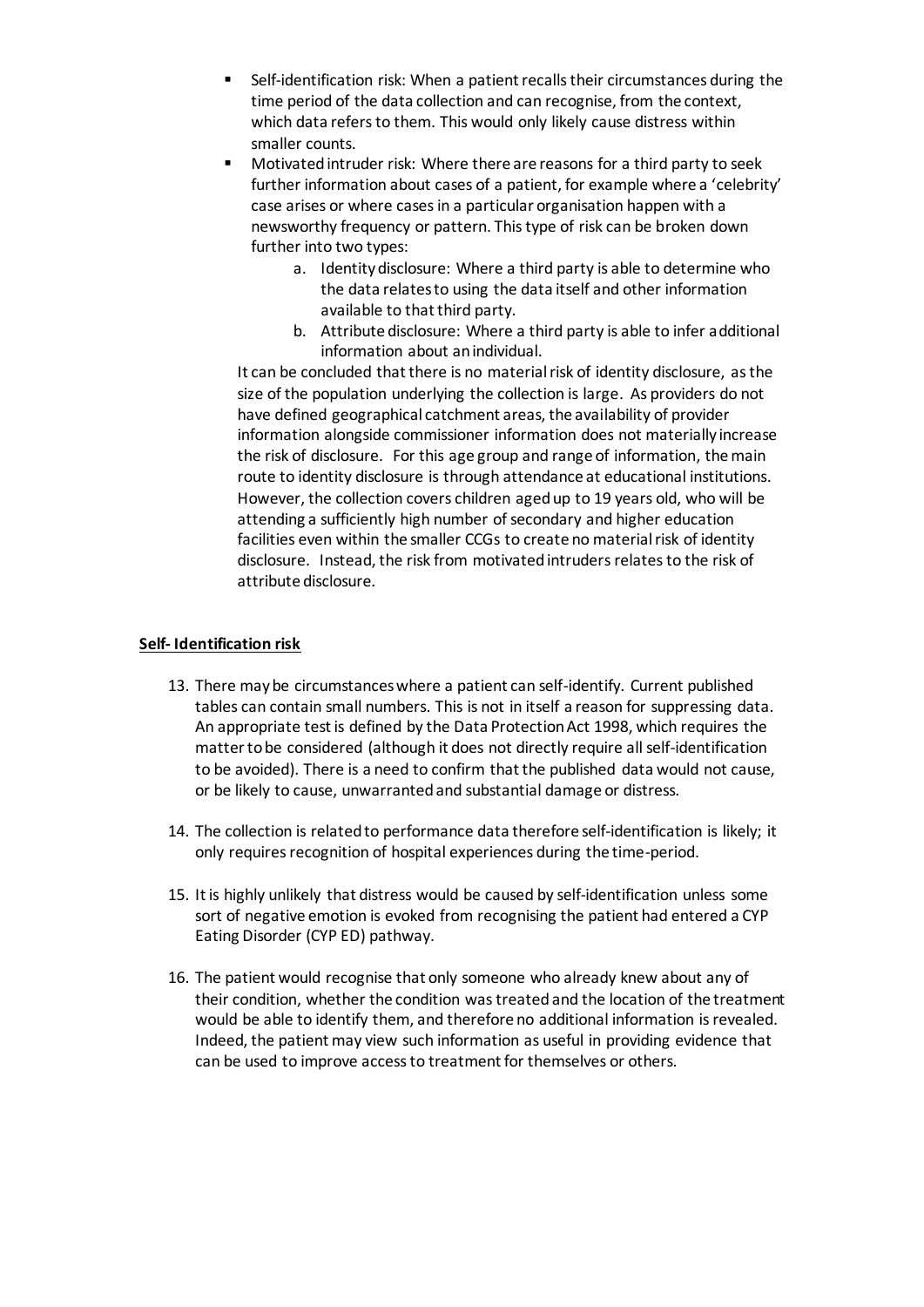- 17. If someone had accessto PAS<sup>2</sup> data then identification could be possible, but both these data sources are subject to their own security and rules concerning confidentiality.
- 18. The broad conclusion is that there may be a risk of self-identification; however, the consequences of this are highly unlikely to cause damage or distress to the individual patient. There is therefore no need to suppress any small numbers to avoid selfidentification.

#### **Motivated intruder risk**

l

- 19. The risks of being identified by a third party are similar to those arising from selfidentification, except in the following aspects:
	- The third party may not have access to information that the individual is aware of (regarding themselves), so in some areas risk is reduced.
	- However, it may be a breach of confidentiality if a third party can deduce anything about the individual.
	- We need to consider carefully the extent to which a third party might become a motivated intruder, with an incentive to explore the data and deduce information about the individual.
- 20. The published data does not contain any personal identifiers. The additional risk that publishing small numbers allows a motivated intruder to deduce information about an individual is considered next.
- 21. The incentive, and consequently the risk, may be higher when high profile individuals are known to have attended hospital during the quarter. There may also be scenarios where someone would seek information about a friend or relative.
- 22. The broad conclusion isthat it is impossible to identify a patient from the Children and Young People with an Eating Disorder data alone. Prior knowledge or access to personal information would be required. If a third party is in possession of information that a child has been treated and knows the provider and/or CCG of treatment, there is a risk that they could infer whether the treatment was urgent or routine and the waiting time for treatment.

# **Step 4 – Would disclosure represent a breach of public trust, the law, or policy for National Statistics?**

- 23. Where patients can identify themselves in the data, there is a risk that the patient could view this as disclosive. As discussed above, this self-identification risk is not a substantial one. Disclosure would not represent a breach of public trust.
- 24. Previous GSS protocols on confidentiality stated that disclosure control methods should be judged sufficient when, taking account of information likely to be available to third parties, it would take a disproportionate amount of time, effort or expertise for an intruder to identify a statistical unit to others, or to reveal information about that person that is not already in the public domain.

<sup>&</sup>lt;sup>2</sup> A Patient administration system (PAS) is core component of a hospital's IT infrastructure. It records the patient's demographics and details all patient contact with the hospital, both outpatient and inpatient.